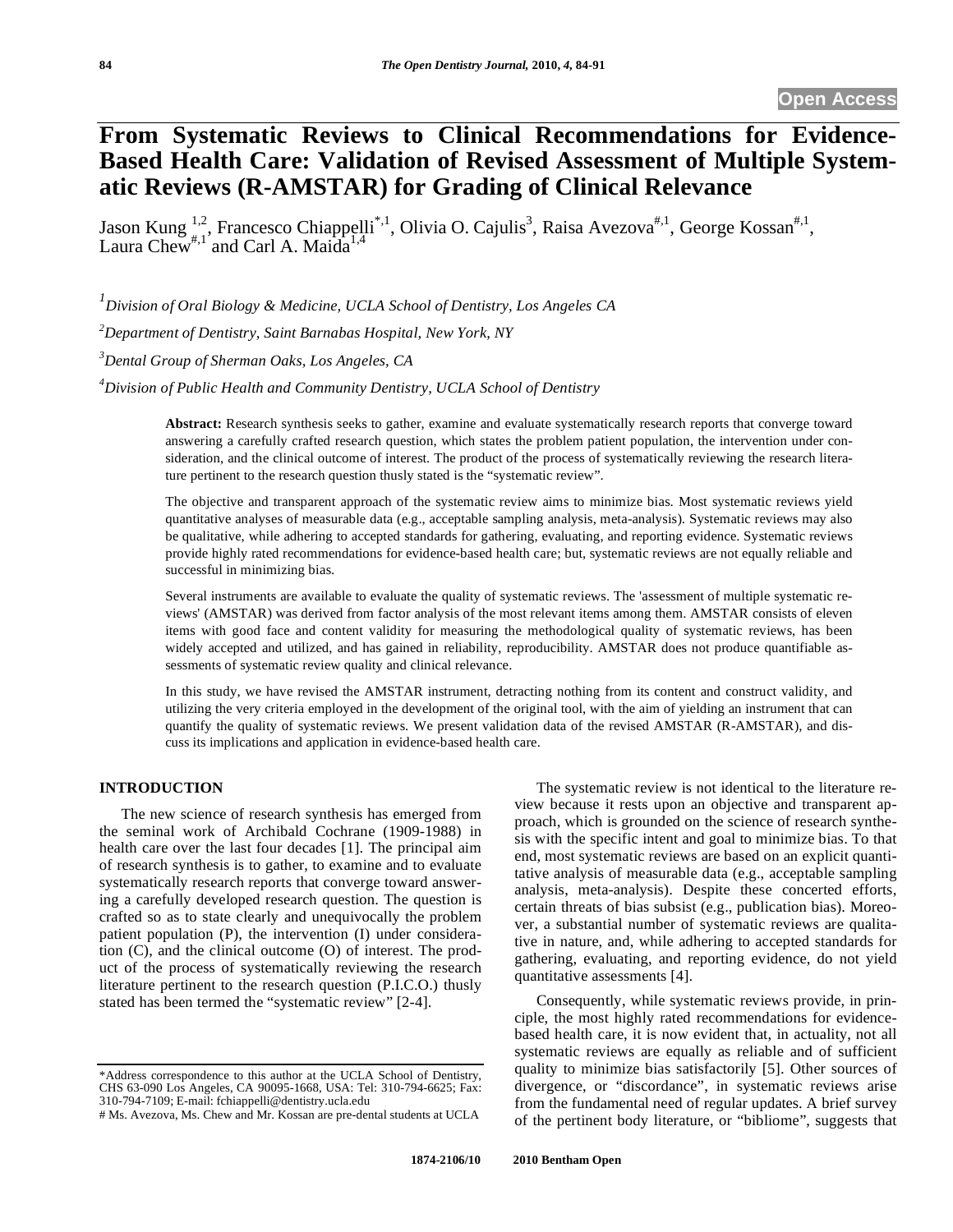at least 10% of all systematic reviews in health care need updating at the time of publication because of the length of time taken in preparing a systematic review, and of the accelerated pace of scientific production of new evidence [6]. Moreover, systematic reviews may employ and incorporate "gray literature" (e.g., unpublished observations, dissertations, conference proceedings) to different extents in an effort to be all-inclusive of the available literature [13,4,7]. These disparities in protocol contribute to yielding a confused and often conflicting bibliome of discordant systematic reviews, which seems to complicate, rather than to ease the process of clinical evidence-based decision-making in health care [3,8,9].

To confront this important problem, several instruments have been developed and validated in order to evaluate the quality of systematic reviews, starting with a simple checklist over 15 years ago [10], and soon evolving into the more cumbersome Overview Quality Assessment Questionnaire (OQAQ) [11]. In an effort to develop an instrument to assess the methodological quality of systematic reviews, building upon previous tools, empirical evidence and expert consensus, a 37-item assessment tool was devised by combining the items of the OQAQ, an expanded checklist [12], and three additional items considered methodologically relevant. This hybrid tool was validated with close to 150 systematic reviews, and factor analyzed so as to identify underlying components. Items were reduced to eleven in the creation of the 'assessment of multiple systematic reviews' (AMSTAR) [13]. Careful psychometric assessments determined that AM-STAR has good face and content validity for measuring the methodological quality of systematic reviews and clinical relevance. As of this date, AMSTAR has been widely accepted and utilized by professional health care associations and other policy institutions, and has gained in respectability, reliability, reproducibility. AMSTAR, while appropriate and user-friendly, fails to produce quantifiable assessments of systematic review quality [1,8,9,13].

We have revised AMSTAR, detracting nothing from its content and construct validity, utilizing the criteria originally employed in its development, and produced the revised AM-STAR (R-AMSTAR) that successfully quantifies the quality of systematic reviews (Appendix 1). Here, we present and discuss its validation in evidence-based clinical decisionmaking health care.

#### **METHOD**

We selected at random two independent domains of clinical work in health care: post-traumatic stress syndrome (PTSD), and rheumatoid arthritis (RA). We appropriately crafted a P.I.C.O. question for each domains, which suggested medical subject heading keywords for inclusion and exclusion purposes. We searched the National Library or Medicine (Pubmed, Medline), Google Scholar, Cochrane Library, Center for Reviews & Dissemination, and EM-BASE, and supplemented the yield by manual search of the literature. We excluded systematic reviews that were not in English, "gray literature", literature reviews that were not systematic reviews by the criteria of be centered around a clearly stated P.I.C.O. question, and any primary research report (i.e., clinical trial, observational study).

We trained four independent readers, and ensured their ability to read critically and following the criteria of R-AMSTAR (cf., Appendix 1) in a standard manner by running blind mock critical R-AMSTAR assessment sessions of the same systematic review, and comparing the outcomes. Any divergent response was discussed until consensus was reached as to how, specifically, the criteria of R-AMSTAR ought to be applied for each of the eleven domains.

Two readers focused on the PTSD systematic reviews, and the other two readers concerned themselves with the RA systematic reviews. Readings were independent and blind from each other. Data were pooled for each bibliome, averaged, and analyzed quantitatively by a fifth member of the research team to ensure unbiased and blind analyses and interpretations.

Acceptable sampling analysis was performed as described (3,8), using the Friedman test for non-parametric analysis of factorial designs, followed by non-parametric post-hoc comparisons, and Bonferroni correction of the level of significance  $(\alpha=0.05)$  as needed (MDAS statistical software: Medical Data Analysis System, EsKay Software, Pittsburgh, 2004). In brief, scores from both readers in each bibliome were tabulated across the eleven domains of the original AMSTAR scored based on the original criteria as described in Appendix 1. Marginal totals were utilized to establish the level of acceptability within a 95% confidence interval (CI95). The relative strength of each domain was described by their respective means and coefficient of variation, and inclusion within the respective CI95 for each domain, and compared when needed, by Wilcoxon (MDAS), with Bonferroni correction as noted.

### **RESULTS**

In systematic reviews, a flowchart is often presented that lists the process by which the bibliome of pertinent literature is progressively obtained by inclusion and exclusion criteria. Lest the present report be misconstrued as a systematic review, we do not present the information in that format here. The present study used, as its unit of research, not individual primary research reports (e.g., clinical trials), but existing systematic reviews. Whereas systematic reviews seek to identify the best available evidence within a given bibliome for or against a certain treatment intervention, the intent of the data we present here is not that: rather, it seeks to utilize a coherent and homogeneous bibliome in a health science topic to verify the validity of our approach to quantify AM-STAR-derived assessments of systematic review quality.

With this intent, suffice to say that, from an original search of systematic reviews, we obtained 394 pertinent entries for PTSD, and 970 entries for RA. Upon, filtering for intervention and for inflammation respectively, the number of PTSD and RA systematic reviews decreased respectively to 72 and 71. Further filtering (psychological treatment, inflammation bone) lowered the number of coherent systematic reviews to 20 for PTSD and 10 for RA. Upon verification of outcome homogeneity and language, a final total of 11 systematic reviews for PTSD and of 5 systematic reviews for RA were obtained, and used in the validation study.

The data shown in Table **1** list the average scores for R-AMSTAR for the PTSD literature. The inter-rate reliability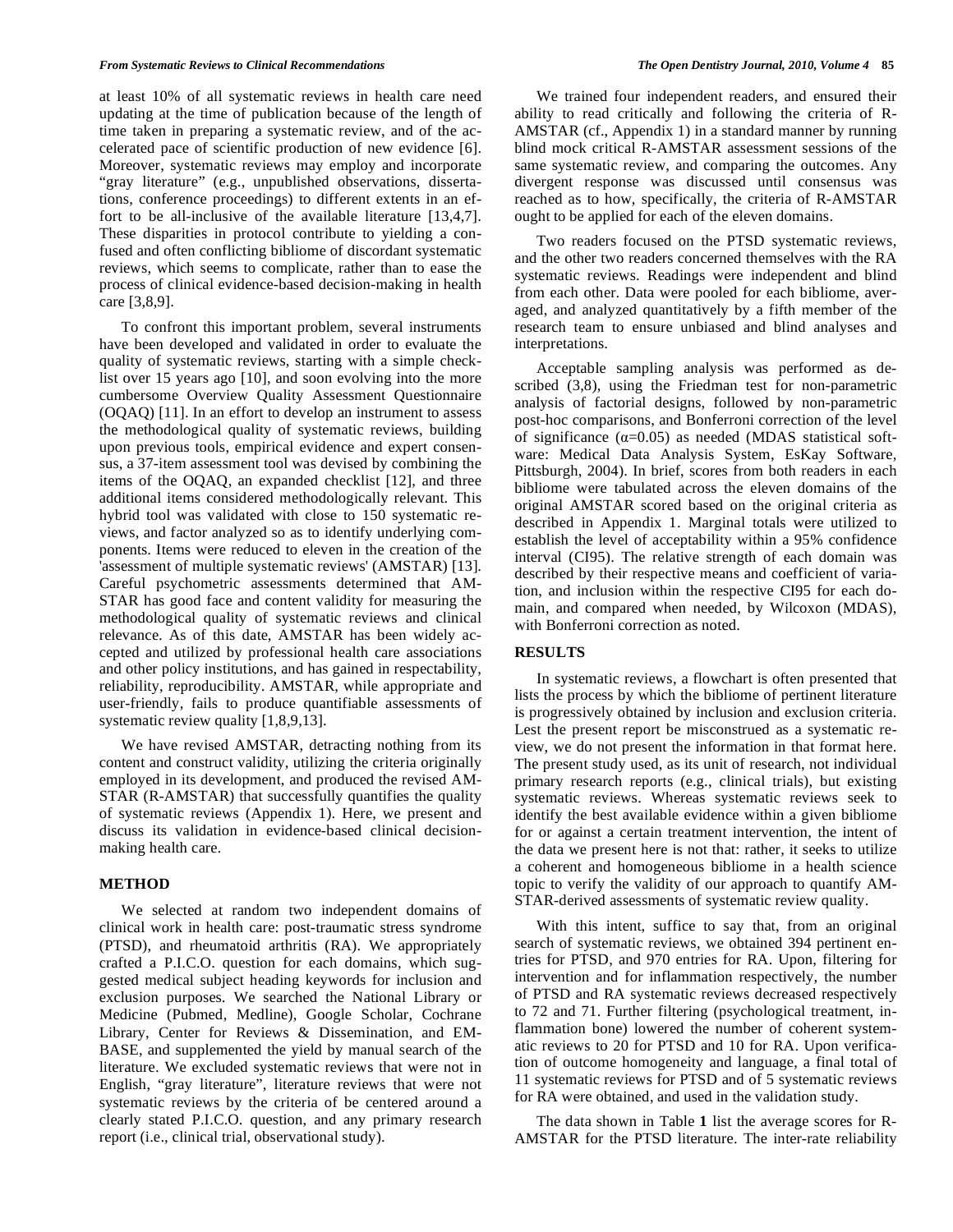| <b>Report</b>  | $\mathbf{1}$ | $\boldsymbol{2}$ | 3    | 4    | 5    | 6    | 7    | 8    | 9    | 10   | 11   | Total |
|----------------|--------------|------------------|------|------|------|------|------|------|------|------|------|-------|
| 1              | 4.00         | 3.50             | 3.50 | 3.00 | 1.50 | 4.00 | 3.50 | 4.00 | 4.00 | 1.00 | 1.50 | 32.50 |
| $\overline{c}$ | 4.00         | 4.00             | 3.50 | 2.50 | 1.50 | 3.00 | 2.50 | 4.00 | 4.00 | 2.50 | 1.00 | 33.00 |
| 3              | 4.00         | 4.00             | 4.00 | 2.00 | 1.00 | 2.50 | 3.00 | 4.00 | 4.00 | 1.00 | 1.50 | 32.50 |
| 4              | 4.00         | 2.50             | 4.00 | 4.00 | 4.00 | 4.00 | 4.00 | 4.00 | 3.50 | 4.00 | 3.50 | 39.00 |
| 5              | 4.00         | 2.50             | 4.00 | 2.00 | 1.50 | 4.00 | 3.50 | 4.00 | 3.00 | 1.50 | 2.00 | 32.00 |
| 6              | 4.00         | 1.00             | 3.50 | 2.00 | 2.00 | 2.50 | 3.00 | 2.50 | 2.00 | 1.50 | 1.50 | 25.50 |
| $\overline{7}$ | 4.00         | 4.00             | 3.50 | 1.50 | 1.00 | 4.00 | 3.00 | 4.00 | 4.00 | 1.50 | 2.50 | 33.00 |
| 8              | 4.00         | 1.50             | 3.50 | 1.50 | 1.50 | 4.00 | 2.50 | 4.00 | 2.50 | 1.50 | 3.00 | 29.50 |
| 9              | 4.00         | 2.00             | 3.00 | 1.00 | 2.00 | 3.50 | 4.00 | 4.00 | 3.00 | 1.00 | 2.50 | 30.00 |
| 10             | 4.00         | 1.00             | 3.50 | 2.00 | 1.00 | 4.00 | 3.00 | 4.00 | 3.00 | 1.50 | 2.00 | 29.00 |
| 11             | 4.00         | 1.00             | 3.50 | 2.50 | 2.50 | 4.00 | 2.50 | 3.50 | 2.00 | 1.50 | 3.00 | 30.00 |
| Mean           | 4.00         | 2.45             | 3.59 | 2.18 | 1.77 | 3.59 | 3.14 | 3.82 | 3.18 | 1.68 | 2.18 | 31.45 |
| SD             | 0.00         | 1.25             | 0.30 | 0.81 | 0.88 | 0.63 | 0.55 | 0.46 | 0.78 | 0.87 | 0.78 | 3.37  |

**Table 1. Average R-AMSTAR Scores Across 2 Independent Readers for the PTSD Literature** 

(p<0.0001, Friedman non-parametric ANOVA equivalent)

**Table 2. Average R-AMSTAR Scores Across 2 Independent Readers for the RA Literature** 

| <b>Reports</b> | 1    | $\overline{2}$ | 3    | 4    | 5    | 6    | 7    | 8    | 9    | 10   | 11   | <b>Total</b> |
|----------------|------|----------------|------|------|------|------|------|------|------|------|------|--------------|
|                | 4.00 | 1.00           | 4.00 | 2.00 | 3.50 | 3.50 | 3.50 | 3.50 | 1.00 | 1.00 | 1.00 | 28.00        |
| $\overline{2}$ | 3.50 | 2.50           | 4.00 | 4.00 | 3.50 | 4.00 | 3.50 | 2.50 | 3.50 | 1.50 | 1.00 | 33.50        |
| 3              | 4.00 | 4.00           | 3.50 | 4.00 | 1.50 | 2.50 | 3.50 | 3.50 | 2.50 | 1.50 | 1.00 | 31.50        |
| 4              | 4.00 | 2.00           | 4.00 | 4.00 | 2.00 | 4.00 | 3.50 | 3.00 | 3.50 | 1.00 | 1.00 | 32.00        |
| 5              | 3.50 | 4.00           | 4.00 | 3.00 | 2.50 | 4.00 | 4.00 | 4.00 | 2.50 | 1.00 | 2.50 | 35.00        |
| Mean           | 3.80 | 2.70           | 3.90 | 3.40 | 2.60 | 3.60 | 3.60 | 3.30 | 2.60 | 1.20 | 1.30 | 32.00        |
| <b>SD</b>      | 0.27 | 1.30           | 0.22 | 0.89 | 0.89 | 0.65 | 0.22 | 0.57 | 1.02 | 0.27 | 0.67 | 2.62         |

(p=0.001, Friedman non-parametric ANOVA equivalent)

for this set was 0.58. Table **2** lists the average scores for R-AMSTAR for the RA literature, where the inter-rate reliability obtained 64% of shared variance (Pearson r=0.80).

The data in Table **1** show that all of the systematic reviews examined in PTSD had a R-AMSTAR a score that fell within the confidence interval set by the sample (mean+standard deviation: 31.45+3.37, CI95: 24.8 – 38.06), except for Report 4 (score  $=$  39.0), and Report 6, possibly bordering the lower confidence limit (score  $= 25.50$ ). As indicated in Table **3**, paper 4 ranked with highest score ("A" quality systematic review – most trustworthy consensus statement based on the best available evidence) ; papers 1-3, 5 & 7 ranked within the top  $80<sup>th</sup>$  percentile (B quality systematic review). Papers 8-11 ranked in the  $70<sup>th</sup>$  percentile based of the aggregate R-AMSTAR scores ("C" quality systematic review), and paper 6, in this example, presents a systematic review so flawed, based on AMSTAR criteria and R-AMSTAR quantification, that it hardly offers noteworthy clinical relevance.

Table **1** also shows a significant difference in the relative scores for each of the eleven domains of the R-AMSTAR (Friedman, p<0.0001). Whereas none of the R-AMSTAR questions across the PTSD bibliome showed an overall mean score outside the 95% confidence limits, domains represented by question 5 (appropriate inclusion and exclusion of the literature) and 10 (publication bias) inspire caution and limited confidence. Domains represented by questions 4 (gray literature) and 11 (conflict of interest) also appear relatively weak. Taken together, the average scores of these four domains are significantly lower than the remaining stronger domains represented by questions 1,2,3,6,7,8 & 9 (Wilcoxon, p=0.0002).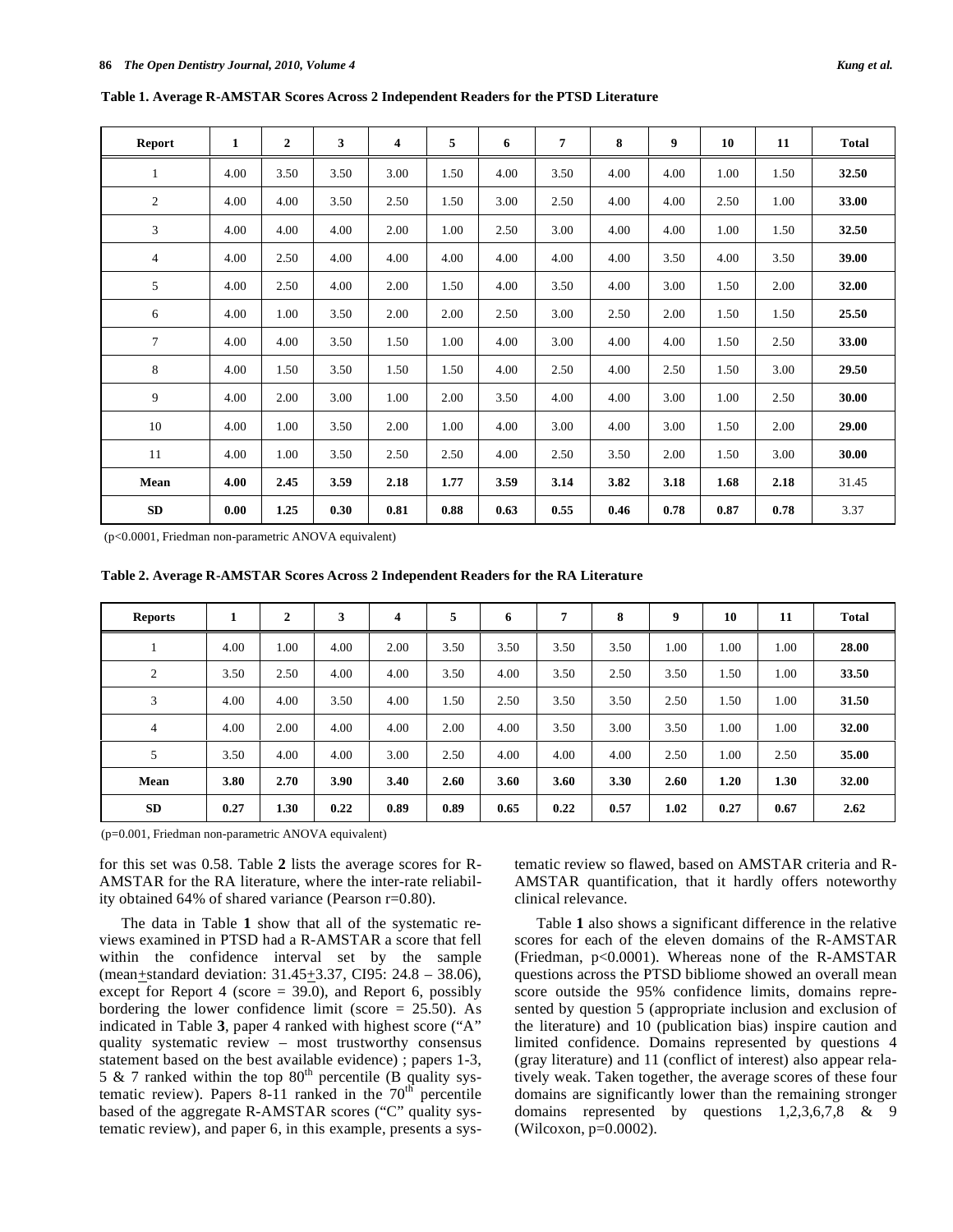**Table 3. Systematic Review Ranking Based on R-AMSTAR Scores** 

| PICO        | Paper          | R-AMSTAR <sup>a</sup> | %ile | $Rank^b$     |
|-------------|----------------|-----------------------|------|--------------|
| <b>PTSD</b> | 1              | 32.50                 | 83   | B            |
|             | $\overline{c}$ | 33.00                 | 85   | B            |
|             | 3              | 32.50                 | 83   | B            |
|             | $\overline{4}$ | 39.00                 | 100  | A            |
|             | 5              | 32.00                 | 82   | $\, {\bf B}$ |
|             | 6              | 25.50                 | 65   | D            |
|             | 7              | 33.00                 | 85   | B            |
|             | $\,$ 8 $\,$    | 29.50                 | 76   | $\mathbf C$  |
|             | 9              | 30.00                 | 77   | $\mathbf C$  |
|             | 5              | 35.00                 | 100  | A            |
|             | 11             | 30.00                 | 77   | $\mathbf C$  |
|             |                |                       |      |              |
| RA          | $\,1$          | 28.00                 | 80   | B            |
|             | $\overline{c}$ | 33.50                 | 96   | A            |
|             | 3              | 31.50                 | 90   | A            |
|             | $\overline{4}$ | 32.00                 | 91   | A            |

<sup>a</sup>The values listed in the table correspond to the total R-AMSTAR scores listed in Tables **1** & **2** respectively for the PTSD and the RA bibliome

<sup>b</sup>Based on the criteria of excellence of systematic reviews that resulted in the 11 domains examined by the AMSTAR, the overall score on the R-AMSTAR, which is revised only to the extent that it produces a quantification of the assessments of these domains, reveals the possibility to assign a grade of systematic review quality and clinical relevance, based on the criteria of the top percentile of the scores reflecting an A paper, and so on. The rankings are, for obvious reasons, relative strictly to the systematic reviews examined in response to the specific P.I.C.O. question, and thus pertain to a fixed (rather than random) interpretative model.

A similar analysis is presented in Table **2** for the RA bibliome, which presents with an overall R-AMSTAR score CI95 (26.86 - 37.14). In contrast to the PTSD bibliome, most of the systematic reviews in the RA bibliome obtained an "A" quality of systematic review, ranking at or within the 90<sup>th</sup> percentile. Paper 1 ranked as a "B" quality systematic review (80<sup>th</sup> percentile) (Table 3).

Table **2** also shows a statistically significant difference in the relative scores among the overall scores across the eleven domains tested by R-AMSTAR across the RA bibliome (Friedman, p=0.0001). The data evince particular weaknesses in the field *vis à vis* questions 10 and 11 (gray literature inclusion and conflict of interest, respectively). The scores of these questions are significantly lower than the scores on questions 1-9 (Wilcoxon, p<0.00001).

### **DISCUSSION**

The findings, presented in Tables **1-3**, confirm the usefulness of acceptable sampling analysis in the context of systematic reviews. Quality of the evidence assessments,

when performed by a well-constructed and standardized instrument that captures the widely accepted domains of the scientific process, can generate important observations with respect to general acceptability of reports (i.e., Tables **1** & **2** vertical marginals: total scores), as well as inherent strengths and weakness of the *corpus* of research under examination. The latter are rendered by the horizontal marginal means in Tables **1** & **2**. Table **3** presents a transformation of the information in the preceding tables in such a manner as to proffer a succinct and easy-to-interpret grading system (A-D), based on the fundamental and commonly accepted concept of percentile, which clinicians and third-party providers can use in order to evaluate at a glance the evidence synthesized in he systematic review under consideration.

The process of systematic review quality assessment, evaluation and dissemination we propose here relies on the construct, content and criterion validity of the AMSTAR instrument, which has been established, described and documented by others over the past decade (10-13). The AMSTAR is commonly utilized by investigators in the health care fields, as well as policy-making associations (e.g., American Dental Association, Evidence-Based Dentistry Center).

Through factor analysis and psychometric characterization, eleven domains were obtained, which constitute the AMSTAR. These domains are commonly accepted among researchers and clinicians in evidence-based health care to assess adequately the research synthesis stringency and the clinical relevance of any given systematic review. The major flaw of the AMSTAR instrument, however, is that it generates a qualitative evaluation, and fails to quantify the systematic review quality.

In order to address this limitation, we utilized the criteria that are imbedded within each of the eleven domains of the original AMSTAR, and produced scores based on whether critical reading revealed satisfactory vs. unsatisfactory coverage of each criterion. Following a series of pilot studies aimed at refining and adjusting the relative weight of the criteria within each domain, we obtained the R-AMSTAR (cf., Appendix 1), which preserves the construct, content and criterion validity of the original instrument, while permitting quantification.

The quantified measures of the R-AMSTAR are scores on each of the individual eleven domains of the original instrument, based on the criteria discussed above. Each domain's score ranges between 1 and 4 (maximum), and the R-AMSTAR total scores has a range of 11 to 44 (maximum). By implication, a total score of 11 (e.g., Tables **1** & **2**, horizontal marginals) signifies that none of the AMSTAR criteria were satisfied along said established eleven domains. By contrast, a score of 44 reveals that all of the criteria of systematic review excellence were verified in every domain. That is to say, low R-AMSTAR total scores should lead to prudence on the part of the clinician, whereas high R-AMSTAR total scores should impart a certain degree of confidence about the clinical relevance and implications of the findings discussed in the high scoring systematic review.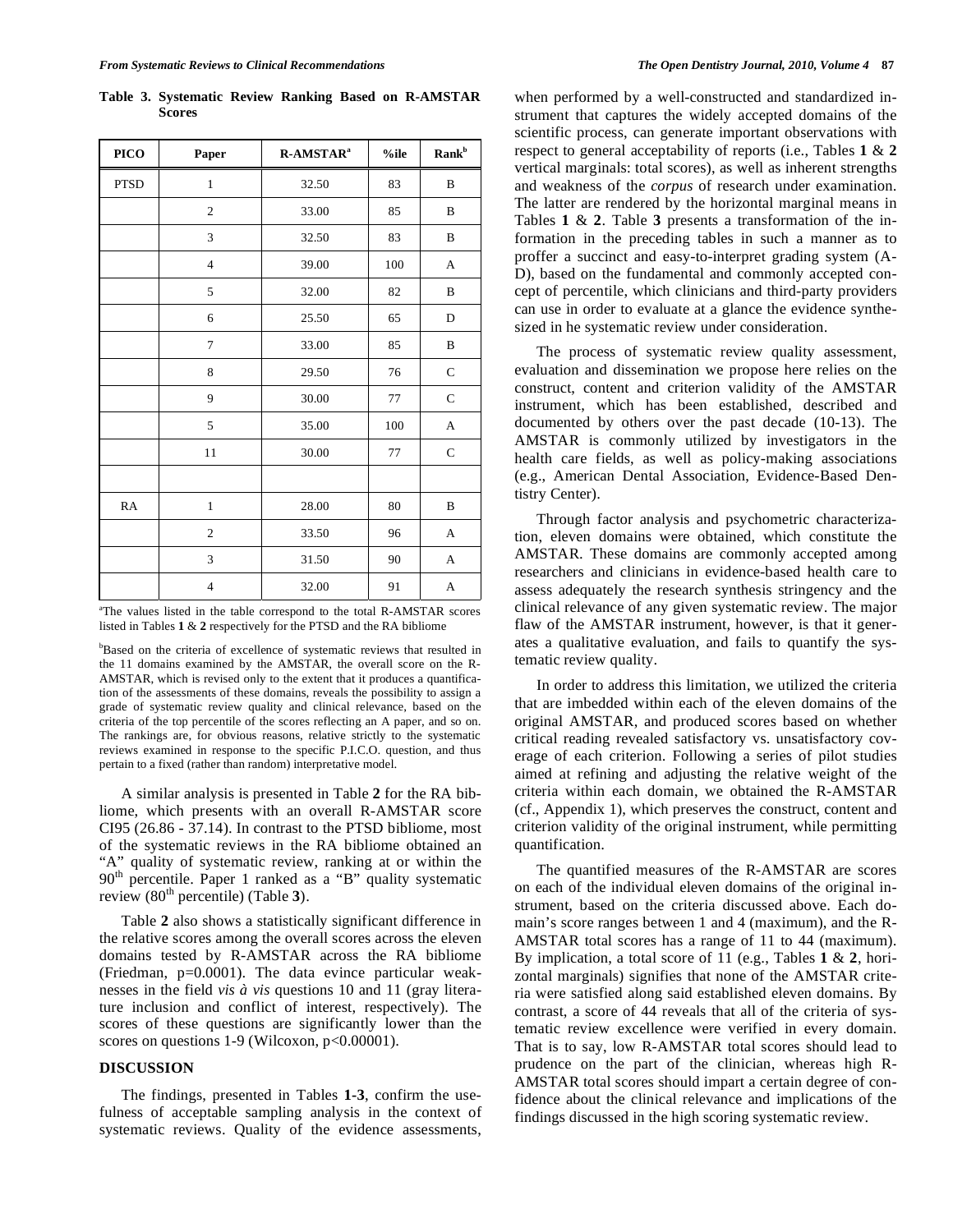Relative to the set of systematic reviews within a given bibliome (e.g., here P.I.C.O. question on PTSD, and P.I.C.O. question on RA), a ranking of systematic review quality can be obtained, and graded based on the widely accepted, simple concept of percentiles: in that manner, most of the systematic reviews responding to the RA P.I.C.O. question were deserving of an "A" grade. "A" grade systematic reviews are those that adhere stringently to commonly shared principles of clinical relevance; therefore, "A" grade systematic reviews are those, which clinicians can use with the greatest degree of confidence in the process of making evidencebased clinical decisions. It is of note that in both example bibliomes examined here, the top-ranking systematic reviews were not, as one might expect uniformally, Cochrane reviews.

The methodological strength of the R-AMSTAR further rests on the fact that an acceptable sampling analysis may be conducted both along the vertical marginal totals (i.e., total scores), which, by the adoption of some conventional criterion cut-off point (e.g., total score of 22, which indicates that, on average, only two criteria for each of the domains tested were satisfied), permits the exclusion of low scoring systematic reviews. This process, which might not be recommended in all cases, such as, for example, when a Bayesian interpretation of the best available evidence is sought, is useful in specific cases of the construction of complex systematic reviews (aka, meta-systematic reviews, 3,8).

Furthermore, analysis of the marginal means and standard deviations (horizontal marginal values in Tables **2** & **3**), yields valuable information with respect to the relative strength or weakness of a bibliome along each given domain (Tables **1** & **2**). When the reports within a bibliome are uniformly strong (or weak) along the eleven AMSTAR domains, then the Friedman analysis of the tabulated scores reveals no statistical significance. A significant Friedman analysis, such as those evinced in both Tables **1** & **2**, indicates that certain domains are strong and acceptable, while others are alarmingly weak and can seriously jeopardize the clinical relevance of the systematic reviews that overall constitute the bibliome under study. Further post-hoc analysis proffers the ability to identify these weaknesses, such that the alerted clinician, can, if so desiring, use in the clinical decision-making process even "B" or "C" systematic reviews, so long as the recommendations are interpreted in light of the identified limitations through the acceptable sampling analysis protocol just described.

### **APPENDIX 1**

### **Revised Amstar**

### **1. Was an 'a priori' design provided?**

If it satisfies 3 of the criteria  $\rightarrow$ If it satisfies 2 of the criteria  $\rightarrow$ If it satisfies 1 of the criteria  $\rightarrow 2$ If it satisfies 0 of the criteria  $\rightarrow$ 

Taken together, the analyses we present here improve and expand the use of the commonly accepted AMSTAR instrument (11,13) by enabling reliable quantification of the eleven domains taken to represent clinical relevance of systematic reviews. Our approach (9) permits a detailed analysis of acceptable vs. deficient aspects of each systematic review within any given bibliome obtained in answering a specific P.I.C.O. question, as well as the overall strengths and limitations of the bibliome as a *corpus* of literature. Furthermore, the R-AMSTAR we describe here (Appendix 1) yields a total score, which proffers the ability to rank and grade each systematic review relative to each other in the bibliome under study (Table **3**). The clinical utility of the A-through-D grades thus obtained, which are easy to grasp for use in evidence-based clinical decision-making, and based on the simple principle of percentiles, rests on the fact that their interpretation is reflective of the clinical relevance of any systematic review within the bibliome.

It is also the case that, in absolute terms, the overall total score of the R-AMSTAR reflects the adherence of any systematic review under evaluation to the generally accepted criteria of quality of the synthesized evidence, regardless of the P.I.C.O. question. That is to say, it is possible and even probable that the translation of the scores into percentile, as we propose in Table **3** relative to individual specific P.I.C.O. questions, can be generalized. A random (rather than fixed) interpretative model of the R-AMSTAR quantifications will bring much needed cohesion and uniformity to the field of evidence-based decision-making. In conclusion, the R-AMSTAR yields numbers based upon generally agreed upon criteria of excellence, which can be transformed into a standardized grading system of the quality of the evidence presented in any given systematic review (cf., Table **3**); and, such transformation can be generalized across the entire bibliome of research synthesis in clinical dentistry to yield a simple, reliable, and easy-to-grasp quantification of the quality of the evidence for any systematic review under consideration.

### **ACKNOWLEDGMENTS**

The authors thank the colleagues, graduate students and undergraduate pre-dental students who have actively participated in the elaboration of the theoretical and practical construct of evidence-based research and evidence-based practice elaborated in our research team over the years. This study received no intramural or extramural funding, and the authors declare no conflicts of interest.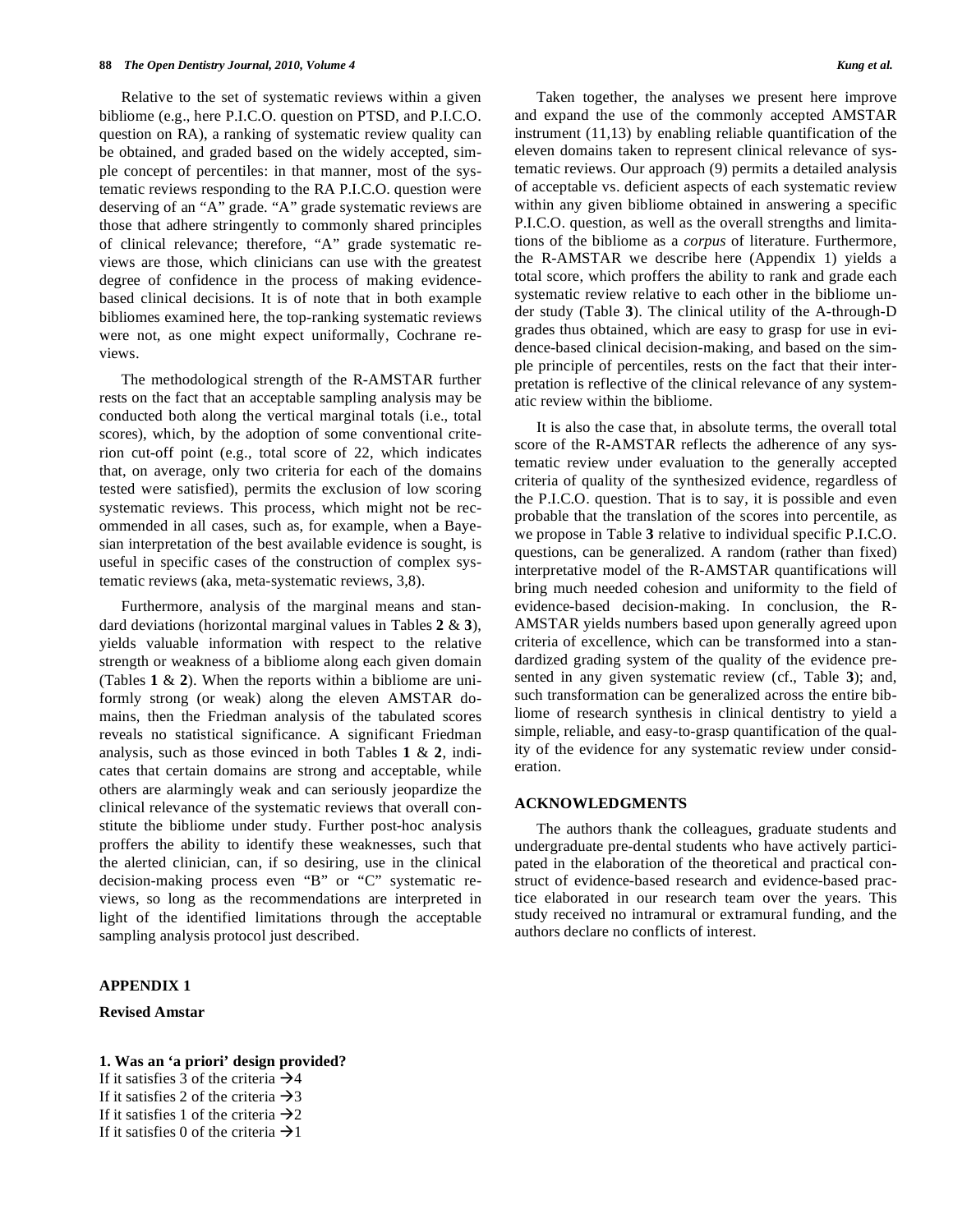#### Criteria:

| (A)         | 'a priori' design                                                                           |
|-------------|---------------------------------------------------------------------------------------------|
| $\vert$ (B) | statement of inclusion criteria                                                             |
|             | (C) PICO/PIPO research question (population, intervention, comparison, prediction, outcome) |

#### **2. Was there duplicate study selection and data extraction?**

If it satisfies 3 of the criteria  $\rightarrow$  4

If it satisfies 2 of the criteria  $\rightarrow$ 3

If it satisfies 1 of the criteria  $\rightarrow 2$ 

### If it satisfies 0 of the criteria  $\rightarrow$ 1

Criteria:

|     | $(A)$ There should be at least two independent data extractors as stated or implied. |
|-----|--------------------------------------------------------------------------------------|
| (B) | Statement of recognition or awareness of consensus procedure for disagreements.      |
| (C) | Disagreements among extractors resolved properly as stated or implied                |

### **3. Was a comprehensive literature search performed?**

- If it satisfies 4 or 5 of the criteria  $\rightarrow$  4
- If it satisfies 3 of the criteria  $\rightarrow$  3
- If it satisfies 2 of the criteria  $\rightarrow$  2
- If it satisfies 1 or 0 of the criteria  $\rightarrow$  17

#### Criteria:

| (A) | At least two electronic sources should be searched.                                                                                                                                                                                                                                        |
|-----|--------------------------------------------------------------------------------------------------------------------------------------------------------------------------------------------------------------------------------------------------------------------------------------------|
| (B) | The report must include years and databases used (e.g. Central, EMBASE, and MEDLINE).                                                                                                                                                                                                      |
| (C) | Key words and/or MESH terms must be stated AND where feasible the search strategy outline should be provided such that<br>one can trace the filtering process of the included articles.                                                                                                    |
| (D) | In addition to the electronic databases (PubMed, EMBASE, Medline), all searches should be supplemented by consulting<br>current contents, reviews, textbooks, specialized registers, or experts in the particular field of study, and by reviewing the<br>references in the studies found. |
| (E) | Journals were "hand-searched" or "manual searched" (i.e. identifying highly relevant journals and conducting a manual,<br>page-by-page search of their entire contents looking for potentially eligible studies)                                                                           |

### **4. Was the status of publication (i.e. grey literature) used as an inclusion criterion?**

(Grey literature is literature produced at all levels of government, academia, business and industry in print and electronic formats, but is not controlled by commercial publishers. Examples can be but not limited to dissertations, conference proceedings.) Here is an extra description of what grey literature is.

If it satisfies 3 of the criteria  $\rightarrow$ 4

If it satisfies 2 of the criteria  $\rightarrow$ 3

If it satisfies 1 of the criteria  $\rightarrow 2$ 

If it satisfies 0 of the criteria  $\rightarrow$ 1

Criteria:

(A) The authors should state that they searched for reports regardless of their publication type. (B) The authors should state whether or not they excluded any reports (from the systematic review), based on their publication

- status, language etc.
- (C) "Non-English papers were translated" or readers sufficiently trained in foreign language

(D) No language restriction or recognition of non-English articles

### **5. Was a list of studies (included and excluded) provided?**

If it satisfies 4 of the criteria  $\rightarrow$ 4

If it satisfies 3 of the criteria  $\rightarrow$ 3

- If it satisfies 2 of the criteria  $\rightarrow$  2
- If it satisfies 1 or 0 of the criteria  $\rightarrow$  1

Criteria: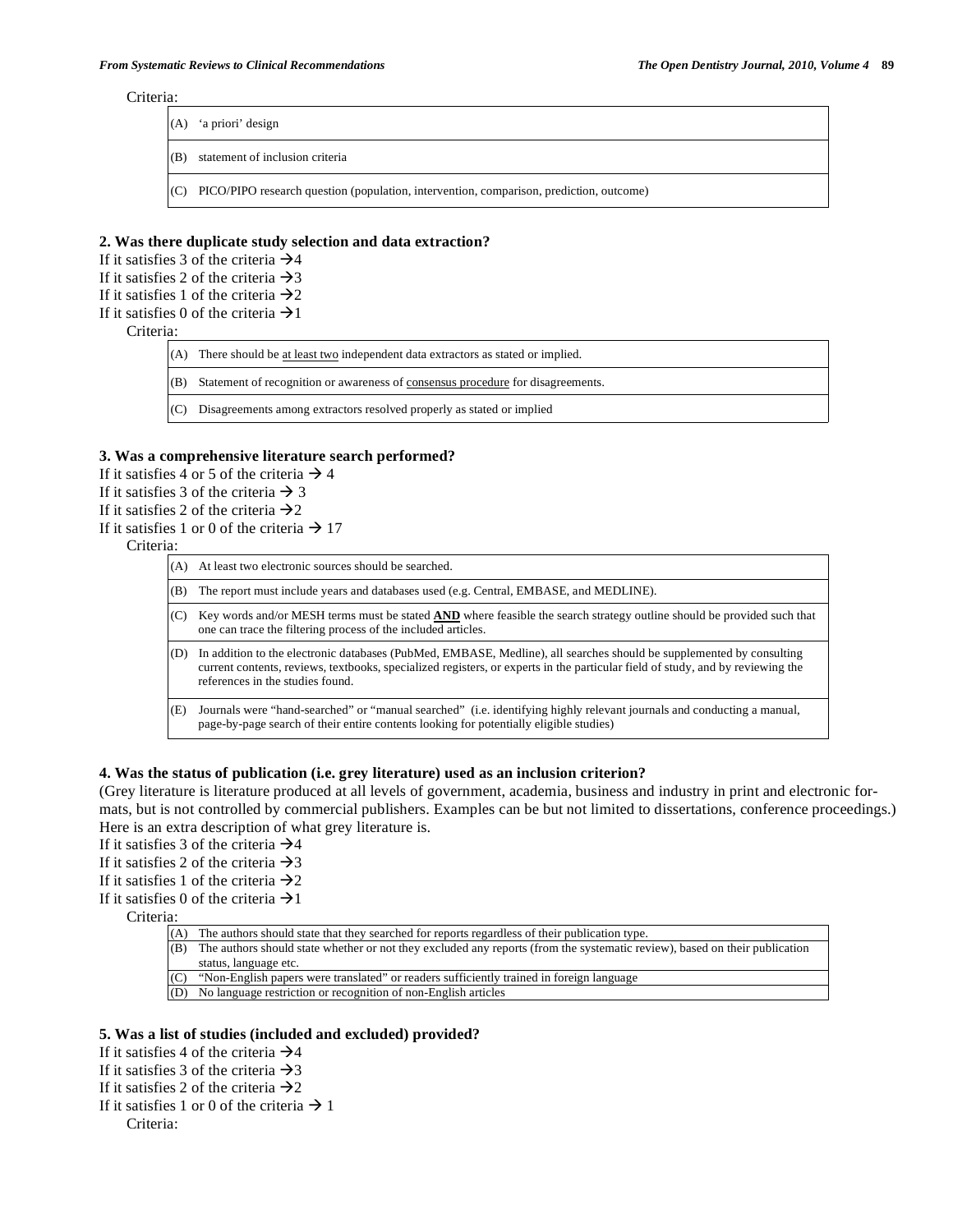- (A) Table/list/or figure of **included** studies, a reference list does not suffice.
- (B) Table/list/figure of excluded studies<sup>1</sup> either in the article or in a supplemental source (i.e. online). (Excluded studies refers to those studies seriously considered on the basis of title and/or abstract, but rejected after reading the body of the text)
- (C) Author satisfactorily/sufficiently stated the **reason for exclusion** of the seriously considered studies.
- (D) Reader is able to **retrace** the included **and** the excluded studies anywhere in the article bibliography, reference, or supplemental source

#### **6. Were the characteristics of the included studies provided?**

- If it satisfies 3 of the criteria  $\rightarrow$  4
- If it satisfies 2 of the criteria  $\rightarrow$ 3
- If it satisfies 1 of the criteria  $\rightarrow 2$
- If it satisfies 0 criteria  $\rightarrow$  1

#### Criteria:

- (A) In an aggregated form such as a table, data from the original studies should be provided on the participants, interventions **AND** outcomes.
- (B) Provide the ranges of **relevant** characteristics in the studies analyzed (e.g. age, race, sex, relevant socioeconomic data, disease status, duration, severity, or other diseases should be reported.)
- (C) The information provided appears to be complete and accurate (i.e. there is a tolerable range of subjectivity here. Is the reader left wondering? If so, state the needed information and the reasoning).

#### **7. Was the scientific quality of the included studies assessed and documented?**

- If it satisfies 4 of the criteria  $\rightarrow$  4
- If it satisfies 3 of the criteria  $\rightarrow$ 3
- If it satisfies 2 of the criteria  $\rightarrow 2$
- If it satisfies 1 or 0 of the criteria  $\rightarrow$  1

Criteria:

- (A) 'A priori' methods of assessment should be provided (e.g., for effectiveness studies if the author(s) chose to include only randomized, double-blind, placebo controlled studies, or allocation concealment as inclusion criteria); for other types of studies alternative items will be relevant.
- (B) The scientific quality of the included studies appears to be meaningful.
- (C) Discussion/recognition/awareness of level of evidence
- (D) Quality of evidence should be rated/ranked based on characterized instruments. (Characterized instrument is a created instrument that ranks the level of evidence, e.g. GRADE[Grading of Recommendations Assessment, Development and Evaluation.])

## **8. Was the scientific quality of the included studies used appropriately in formulating conclusions?**

- If it satisfies 4 of the criteria  $\rightarrow$  4
- If it satisfies 3 of the criteria  $\rightarrow$ 3
- If it satisfies 2 of the criteria  $\rightarrow 2$
- If it satisfies 1 or 0 of the criteria  $\rightarrow$  1
	- Criteria:
		- (A) The results of the methodological rigor and scientific quality should be considered in the analysis and the conclusions of the review
		- (B) The results of the methodological rigor and scientific quality are **explicitly stated** in formulating recommendations.
		- (C) To have conclusions integrated/drives towards a clinical consensus statement
		- (D) This clinical consensus statement drives toward revision or confirmation of clinical practice guidelines

### **9. Were the methods used to combine the findings of studies appropriate?**

If it satisfy 4 of the criteria  $\rightarrow$  4 If it satisfy 3 of the criteria  $\rightarrow$  3

If it satisfy 2 of the criteria  $\rightarrow$  2

 $\overline{a}$ <sup>1</sup> It is worth to have a brief overview of the excluded studies, since they do present relevant clinical information.